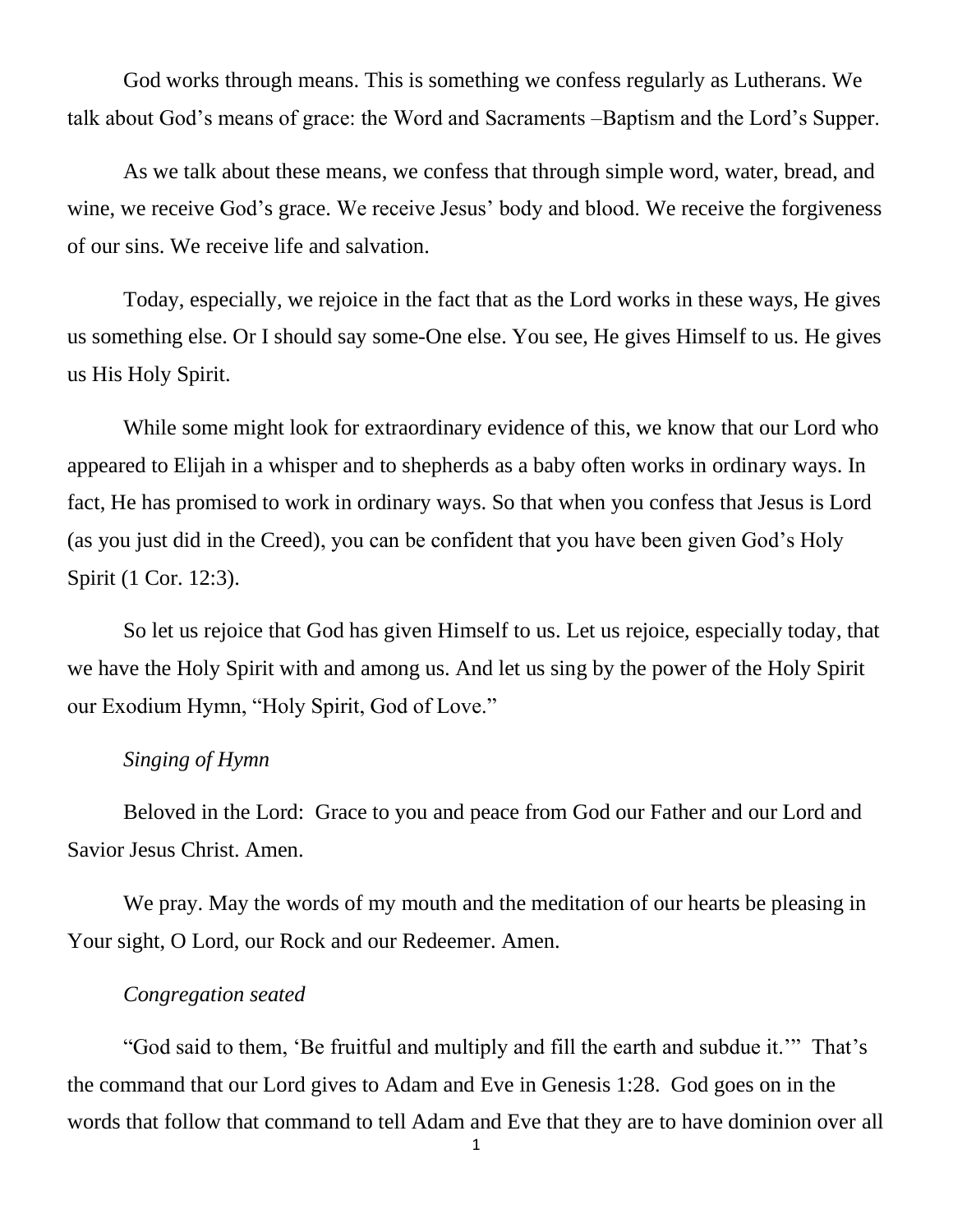the earth. They are to have dominion over all of the animals on the earth. And God says that He has given to Adam and Eve food from every plant and tree yielding seed from all the earth.

God speaks in a similar way to Noah and his family in Genesis 9. Oh, things have changed as a result of sin when God speaks with Noah. In Genesis 9, God doesn't mention dominion. Instead, the animals will fear Noah and his family. And now in addition to plants and trees, God has given some of His creatures as food for Noah and his family. But while things have changed as a result of sin, this command remains: "Be fruitful and multiply and fill the earth" (Genesis 9:1).

We should keep in mind this twice-given command as we today consider what happens at Babel in Genesis 11. From the Sunday School stories, we might immediately think of the building of a tower when we hear "Babel." The people there did want to build a tower. They also wanted to build a city. On the face of things that doesn't seem so bad. However, when we remember what God says to Adam and Eve, and then to Noah and his family, something jumps out about the people at Babel. And that is that the people there tried to build the city and tower for this expressed purpose: in order that they would not be dispersed over the face of the whole earth.

God had said he wanted his creation filled. God had given dominion over all the earth. But the people didn't want to be spread out. Here we see that the people at Babel had desires that were contrary to the Lord's. God's command and blessings involved the whole earth, but the people of Babel were hard at work because they didn't want to be dispersed. The people at Babel had desires that were contrary to the Lord's.

Such is the outcome and consequence of sin. Sin destroys the relationship between God and His people. Sin ruins the connection between us creatures and our Creator, so that we no longer desire what God desires. And we see that in the people at Babel.

2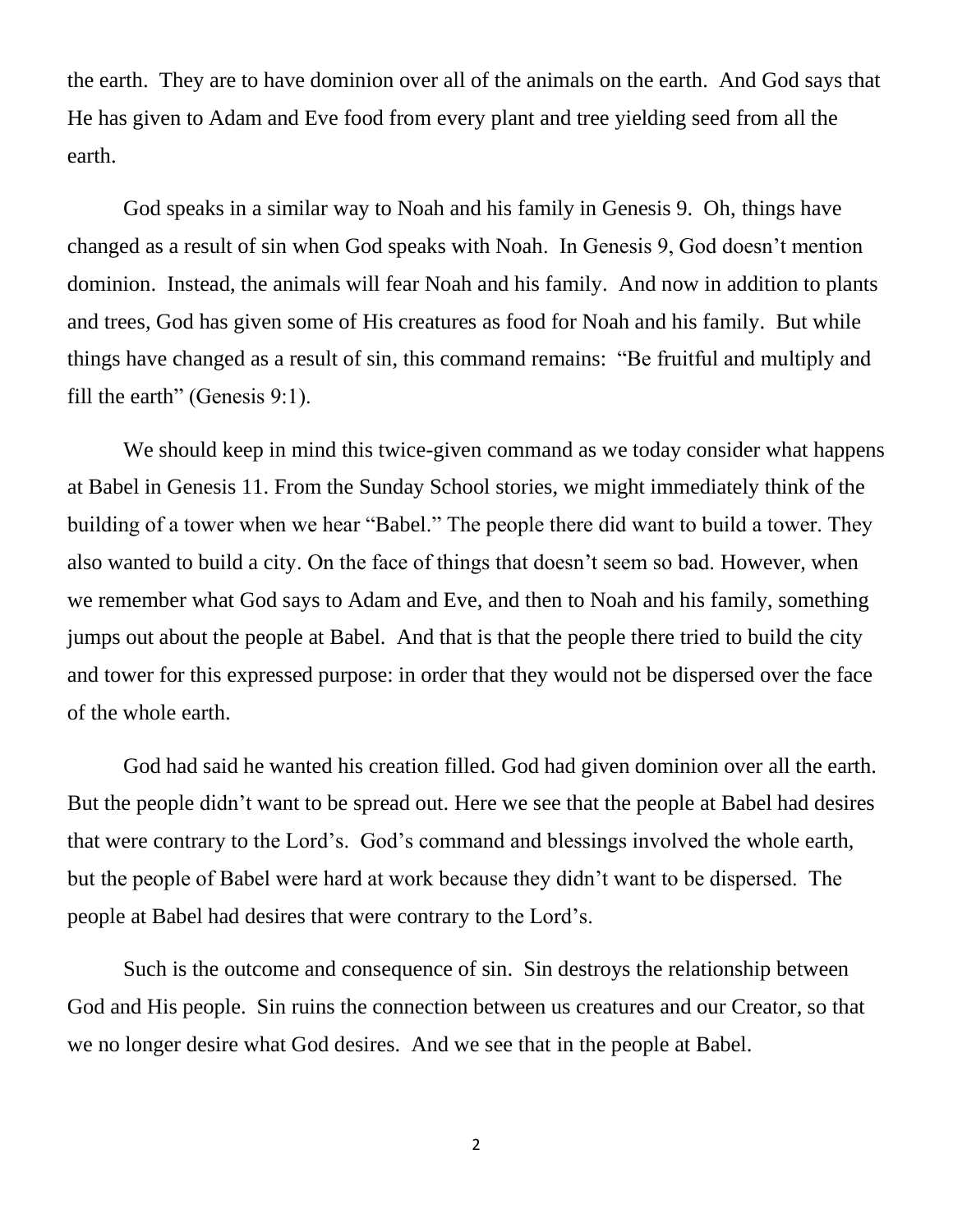Unfortunately, we also see it in ourselves as well. Our Lord desires that we would live in submission to His authority and the other authorities He has given to us, but we want to authority over our lives. This is something that children and especially teenagers can get a bad rap for, but what about the rest of us? How well do we submit to our boss at work? Or our leaders in government? Or anybody else who's been given authority over us?

Our sinful desires don't match the desires of our Lord. Our Lord teaches us to seek first His kingdom, but we strive for other things: our own pleasure and entertainment, our ease and comfort, the riches of this world. Our sin makes us like the people at Babel – people who have desires that are contrary to the Lord's.

Why look at what the people at Babel wanted: to make a name for themselves. But God's Word calls us in Psalm 29 to, "Ascribe to the LORD the glory due his name; worship the LORD in the splendor of holiness" (v. 2). You see, the aim of people, as creatures, should be the proclamation and glory of the Creator's Name, the Lord's Name. But the people of Babel wanted a great name for themselves.

And don't we really want the same? Don't we want to be the best? Don't we want others to think that we are the best at work? Or that we have the best family? Or that we are the most skilled and gifted in a particular area? Why do we want that? Is it so that we can glorify the Lord who pours these gifts out on us? Not according to our sinful nature. It is so that we can be glorified. This sinful desire is what the people at Babel wanted. So, is it any wonder that God confused their speech?

This is precisely why the Law of God must work. When we people are clueless to our problems, to our sin, the Lord uses His Law to make us aware of our problems, aware of our sin. The Lord has to do this for us, because without the Law, we would just keep on heading down a path of our own design. Really, though, that is a path leading to our destruction.

Because whatever path we choose, whatever path we would follow; it would not be the path that the Lord first gave to Adam and Eve. It could not be, because our sin has so marred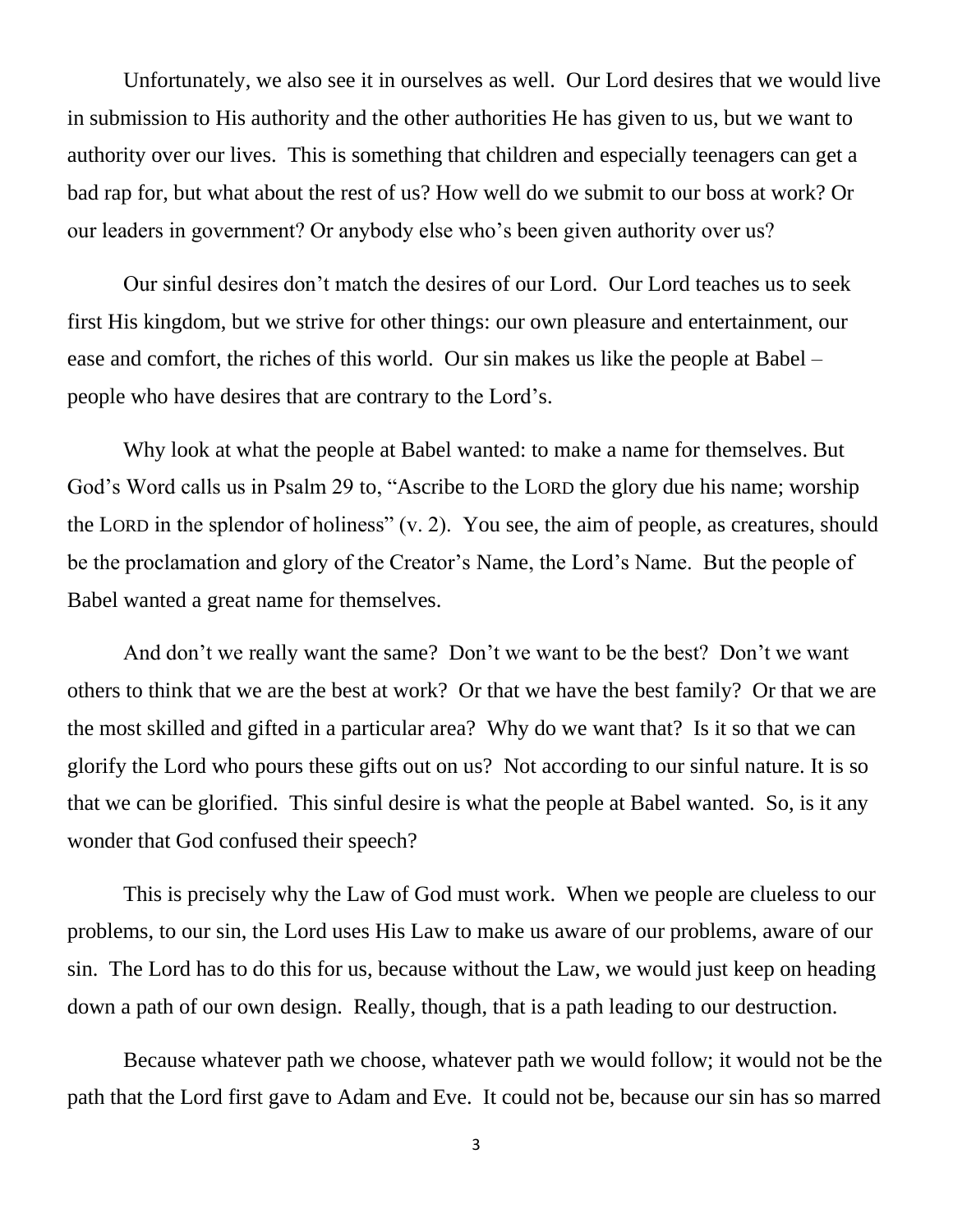us that our desires don't match the Lord's desires. And so the path of our choosing would not match our Lord's path for us. And so our path could not lead to life. For narrow is the gate that leads to life (Matthew 7:14).

In fact, there is only one path that leads to life, Jesus Christ, because Jesus came to walk the path that we should have walked. He lived without sin. He perfectly submitted Himself to the Father's will. He did everything that the Father wanted Him to do. He loved His neighbors. He had compassion on the helpless. He proclaimed the Good News of the Kingdom of God to the Father's glory.

He did everything His Heavenly Father wanted Him to do. He even walked the path to His own crucifixion. He did that, in order that He might suffer and die … for you.

And we know that this was the Father's will for Jesus, because on the third day God the Father raised Jesus from the dead. Proving Jesus to be the Perfect Son of God. And proving also, that Jesus is the path to life. So that connected to Him, you could have life once again.

You have that life by virtue of your baptism. In baptism you are united with Christ in His death, but also in His life. In baptism, you receive God's grace and forgiveness. In baptism, you receive the gift of God's Spirit, His life-giving Spirit. You see, that's what the Holy Spirit does. He creates anew and brings life, abundant life according to God's plan.

And we get a picture of this from the day of Pentecost. We see this picture as the Lord undoes, at least for a time, one of the consequences of our sin. In Genesis, the Lord had to confuse the language of the people at Babel. They needed the Law to show them their sin. But, on the day of Pentecost, the Lord gives an amazing blessing to His people.

As the apostles do what Jesus had given them to do, as they proclaim the death and resurrection of Jesus by the power of the Spirit, the Lord enables them to communicate as people would have before Babel. The apostles are able to speak to Parthians, Medes,

4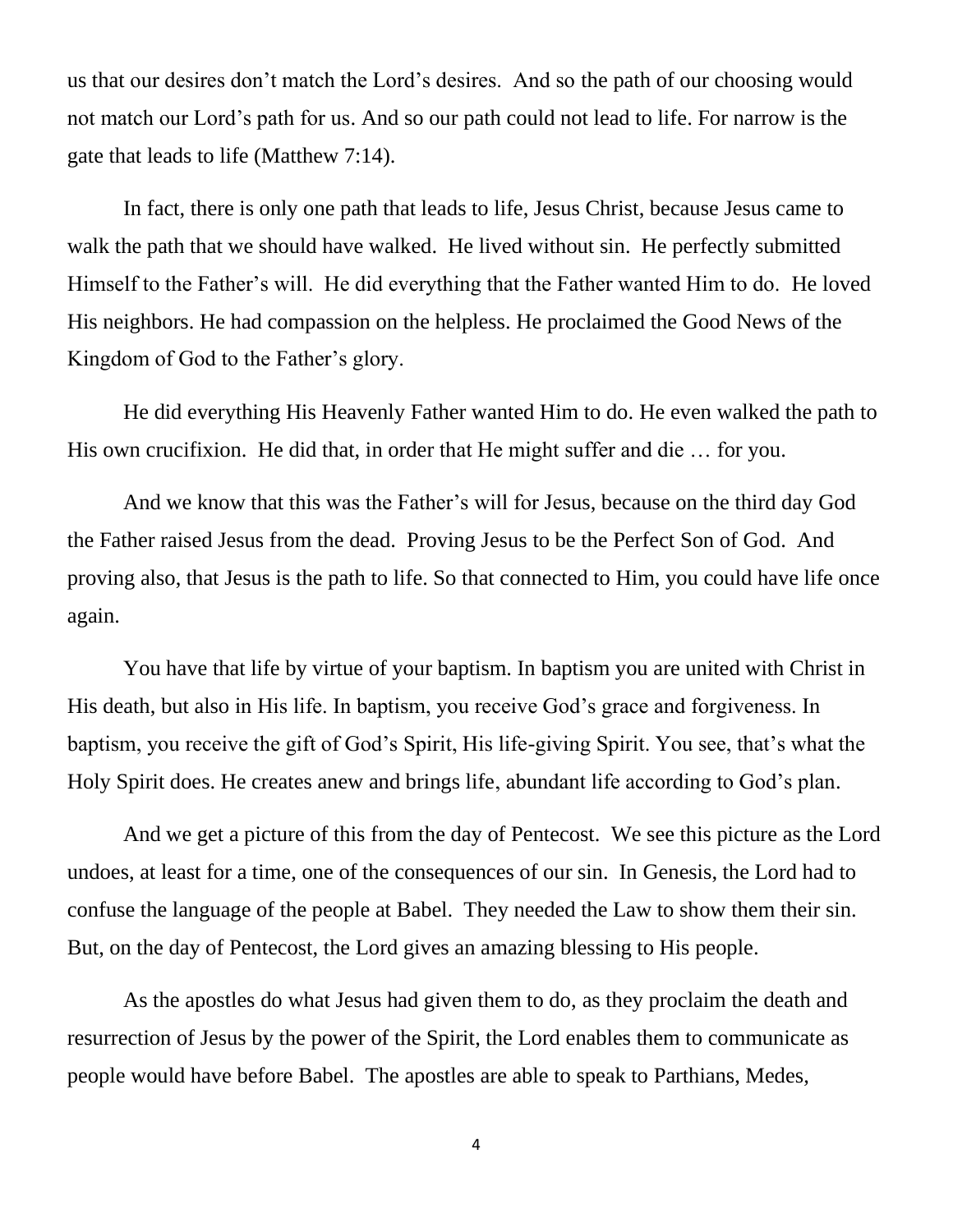Elamites, and on and on the list goes. All of them, without confused speech. In this, we get a picture of how the Lord undoes one of the consequences of sin.

This blessed picture from the Lord doesn't just point us back to what things were like at the beginning of Genesis, it points us forward to the Day when we will be with the Lord and all of His people. When we won't deal with sin or any of its effects. We won't have to deal with having desires that are contrary to the Lord's. We won't have to deal with the separation that sin has caused between us and God. And we won't have to deal with the separation that sin has caused between ourselves and others. We won't have to deal with confused speech. This is the promise and blessing that the Lord assures us of on this Day of Pentecost.

He assures us of this as He gives us His Holy Spirit. God's Word talks about the Spirit as a deposit, as a guarantee, on the promises that the Lord has made. Promises like: the promise of the resurrection; the promise of a relationship completely restored with God our Father; the promise of a Grand Reunion in heaven with all of God's people. This is all yours because of Christ. And you can be certain of this because you have the Holy Spirit.

Brothers and sisters in Christ, you have the Holy Spirit. God gives Him to you. Not just to somebody else. Not just to pastors, but to you. Oh, sure pastors share the Spirit with us as they do the things that they are called to do. As they administer the sacraments, as they preach God's Word, God's Spirit goes forth. But you too have the Spirit, because you've been given God's Word, you know the Good News of Jesus, and you confess it here Sunday after Sunday in the creed and through the liturgy.

And as you do, Sunday after Sunday, God's Spirit is here, through His Word and Sacraments, doing His work and enlivening your faith.

He does this that we too might join in His work. That we would join in the commission that God has given to His Church to make disciples of all nations.

5